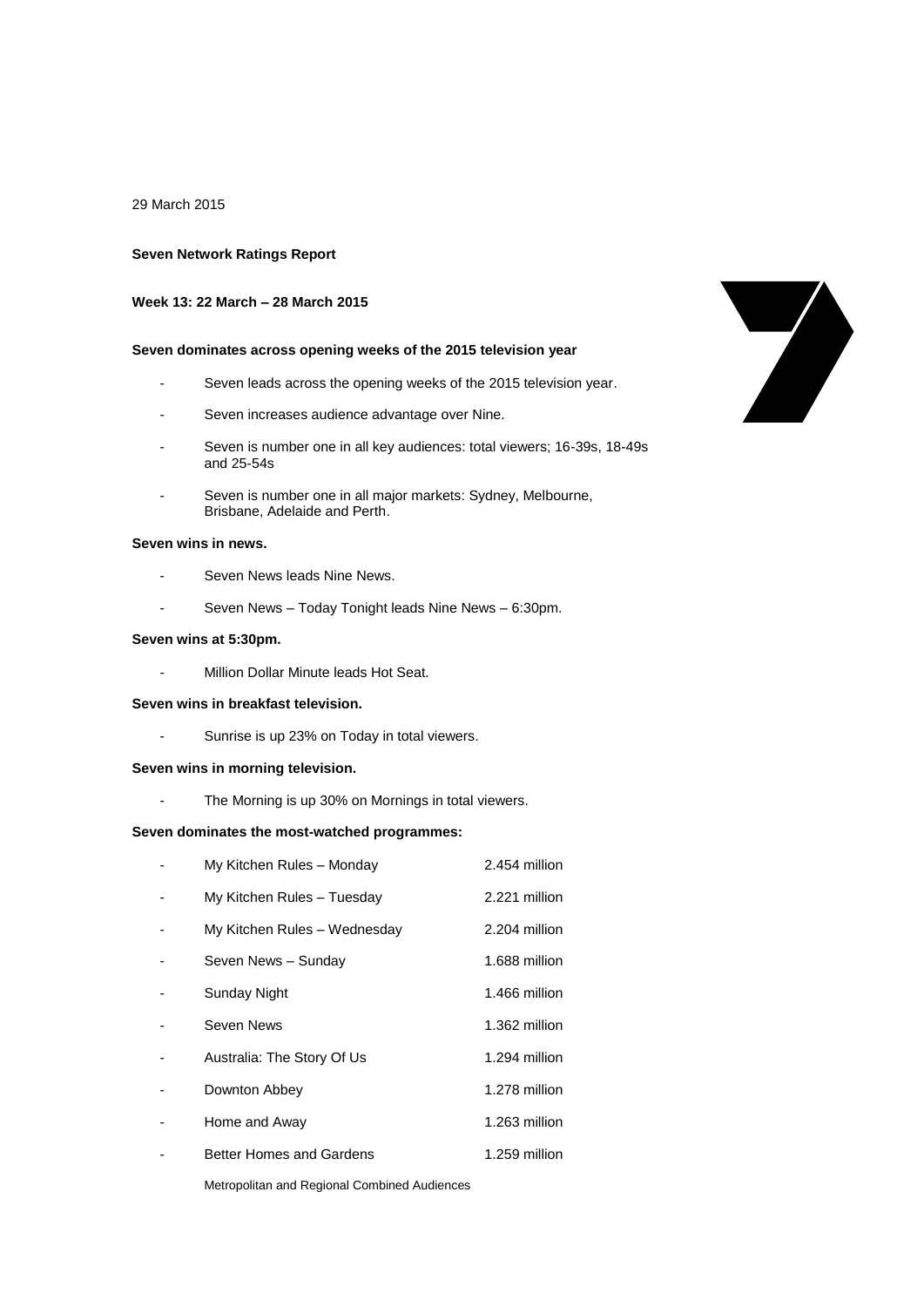#### **Seven deliver across the week.**

- Sunday Night peaks at 1.141 million and ranks in Sunday's top ten most-watched programmes for total viewers, 16-39s, 18-49s and 25-54s.
- Australia: The Story Of Us peaks at 1.104 million and ranks in Sunday's top ten most-watched progammes for total viewers, 18-49s and 25-54s.
- Downton Abbey peaks at 1.027 million.
- My Kitchen Rules peaks at 2.041 million and is Monday's number one most-watched programme for total viewers, 16-39s, 18-49s and 25-54s.
- My Kitchen Rules peaks at 1.813 million and is Tuesday's number one most-watched programme for total viewers, 16-39s, 18-49s and 25-54s.
- My Kitchen Rules peaks at 1.838 million and is Wednesday's number one most-watched programme for total viewers, 16-39s, 18-49s and 25-54s.
- Wednesday Night At The Movies: Fast and Furious 6 wins in total viewers, 16-39s, 18-49s and 25-54s.
- Better Homes and Gardens is one of Friday's top two most-watched programmes for 16-39s and 18-49s, and one of the top three most-watched programmes for 25-54s.
- Friday Night At The Movies: Notting Hill ranks in Friday's top ten most-watched programmes for 16-39s, 18-49s and 25-54s.

#### **Primetime audience demographics for primary channels**

| 6:00pm-midnight Week 13, 2015 |       |       |       |            |            |  |
|-------------------------------|-------|-------|-------|------------|------------|--|
| <b>Audience shares</b>        | Seven | Nine  | Ten   | <b>ABC</b> | <b>SBS</b> |  |
| All People                    | 21.9% | 22.1% | 11.1% | 13.1%      | 4.3%       |  |
| 16-39s                        | 22.6% | 24.4% | 14.1% | 5.3%       | 2.6%       |  |
| 18-49s                        | 22.3% | 24.7% | 14.1% | 6.2%       | 3.2%       |  |
| 25-54s                        | 22.5% | 24.8% | 13.6% | 7.1%       | 3.5%       |  |

#### **Primetime audience demographics for digital channels**

| 6:00pm-midnight Week 13, 2015 |       |            |            |            |  |
|-------------------------------|-------|------------|------------|------------|--|
| <b>Audience shares</b>        | Total | $16 - 39s$ | $18 - 49s$ | $25 - 54s$ |  |
| 7TWO                          | 4.5%  | 1.2%       | 1.5%       | 1.9%       |  |
| 7 <sub>mate</sub>             | 4.1%  | 6.9%       | 6.1%       | 5.7%       |  |
| GO!                           | 4.5%  | 5.9%       | 5.5%       | 5.0%       |  |
| Gem                           | 3.9%  | 3.1%       | 3.4%       | 3.6%       |  |
| One:                          | 2.4%  | 2.8%       | 3.0%       | $3.0\%$    |  |
| Eleven                        | 2.9%  | 5.2%       | 4.6%       | 4.1%       |  |
| ABC <sub>2</sub> :            | 2.4%  | 2.9%       | 2.6%       | 2.3%       |  |
| ABC <sub>3</sub>              | 0.5%  | 0.4%       | $0.4\%$    | 0.3%       |  |
| ABC News 24                   | 1.4%  | 1.0%       | 1.1%       | 1.2%       |  |
| SBS <sub>2</sub>              | 1.0%  | 1.6%       | 1.4%       | 1.3%       |  |
| <b>NITV</b>                   | 0.1%  | $0.0\%$    | 0.1%       | 0.1%       |  |

## **Primetime audience demographics for combined audiences of all channels**.

| 6:00pm-midnight Week 13, 2015 |       |       |       |            |            |  |  |
|-------------------------------|-------|-------|-------|------------|------------|--|--|
| <b>Audience shares</b>        | Seven | Nine  | Ten   | <b>ABC</b> | <b>SBS</b> |  |  |
| All People                    | 30.4% | 30.6% | 16.4% | 17.3%      | 5.3%       |  |  |
| $16 - 39s$                    | 30.7% | 33.4% | 22.0% | 9.7%       | 4.2%       |  |  |
| $18 - 49s$                    | 29.9% | 33.6% | 21.7% | 10.3%      | 4.6%       |  |  |
| 25-54s                        | 30.1% | 33.4% | 20.7% | 10.9%      | 4.8%       |  |  |

FTA Channels and Total TV

Copyright Oztam Data: Consolidated (Live + As Live + TSV) and Overnight (Live + As Live).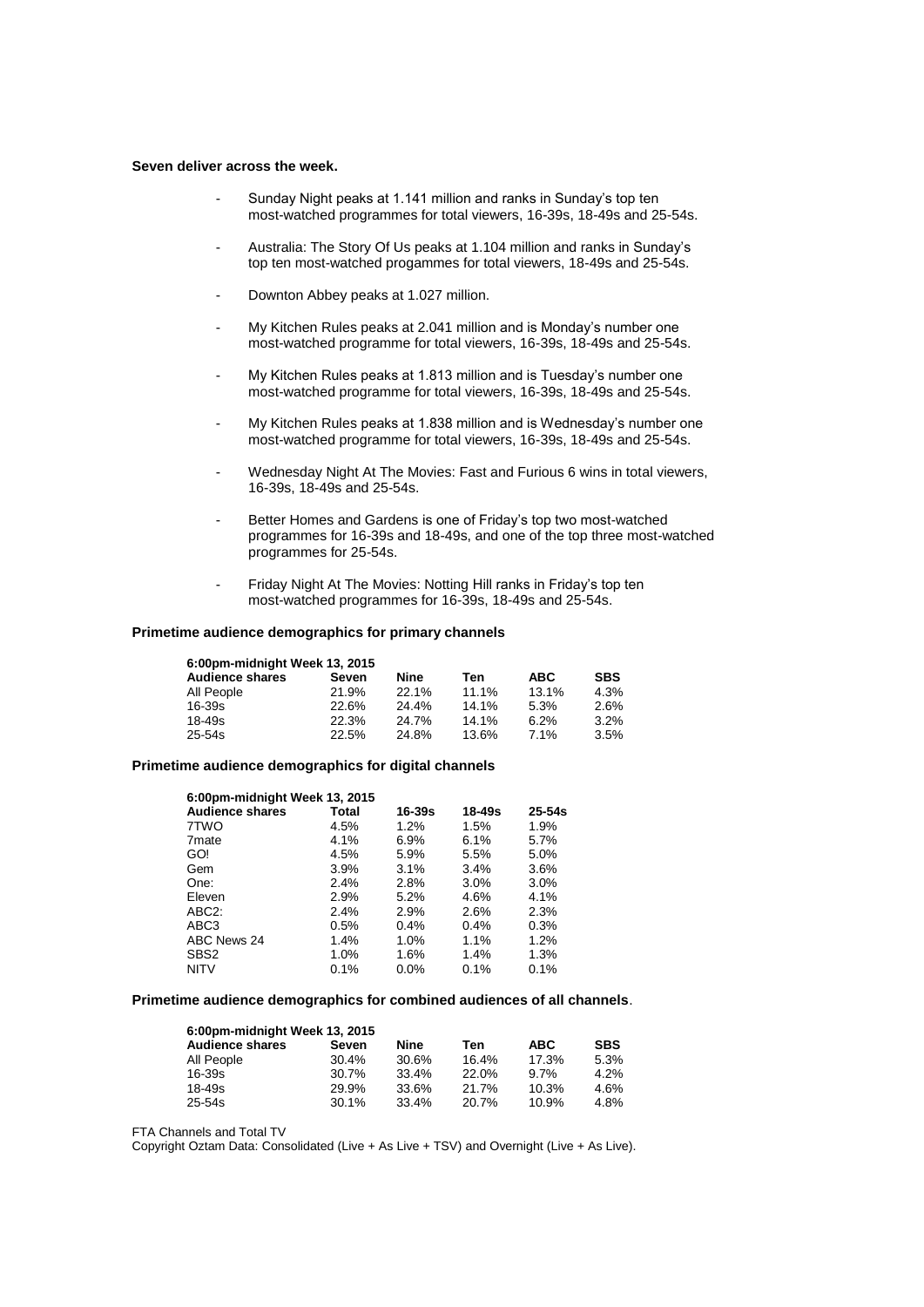## **Primetime Programming Analysis**

## **Sunday**

- Seven wins in primetime on combined audiences.
	- Seven + 7TWO + 7mate is number one for total viewers on the combined audiences of all channels.
- Seven wins in primetime on digital channels.
	- 7mate is the most-watched digital channel for total viewers, 16-39s, 18-49s and 25-54s.
- Seven wins in breakfast television. Weekend Sunrise leads Weekend Today across 7:00-10:00am.
- Seven scores in the most-watched programmes:

| <b>All People</b>          |     | $25 - 54s$                 |     |
|----------------------------|-----|----------------------------|-----|
| Seven News                 | #4  | Seven News                 | #6  |
| Sunday Night               | #6  | <b>Sunday Night</b>        | #7  |
| Australia: The Story Of Us | #7  | Australia: The Story Of Us | #9  |
| Downton Abbey              | #8  |                            |     |
| 16-39s                     |     | 18-49s                     |     |
| <b>Sunday Night</b>        | #8  | <b>Sunday Night</b>        | #7  |
| Seven News                 | #9  | Seven News                 | #9  |
| The Longest Yard on 7mate  | #10 | Australia: The Story Of Us | #10 |

- **Seven News** (1.133 million).
- **Sunday Night** (0.962 million) peaks at 1.141 million and ranks in Sunday's top ten most-watched programmes for total viewers, 16-39s, 18-49s and 25-54s.
- **Australia: The Story Of Us** (0.868 million) peaks at 1.1.04 million and ranks in Sunday's top ten most-watched progammes for total viewers, 18-49s and 25-54s.
- **Downton Abbey** (0.846 million) peaks at 1.027 million.

## **Monday**

- Seven wins in news.
- Seven wins in primetime on primary channels.
	- Seven is number 1 for total viewers, 16-39s, 18-49s and 25-54s.
	- Seven is up 36% on Nine and up 80% on Ten in total viewers.
	- Seven is up 44% on Nine and up 31% on Ten in 16-39s. Seven is up 32% on Nine and up 33% on Ten in 18-49s. Seven is up 27% on Nine and up 49% on Ten in 25-54s.
- Seven wins in primetime on digital channels.
	- 7TWO is the most-watched digital channel for total viewers.
	- 7mate is the most-watched digital channel for 16-39s, 18-49s and 25-54s.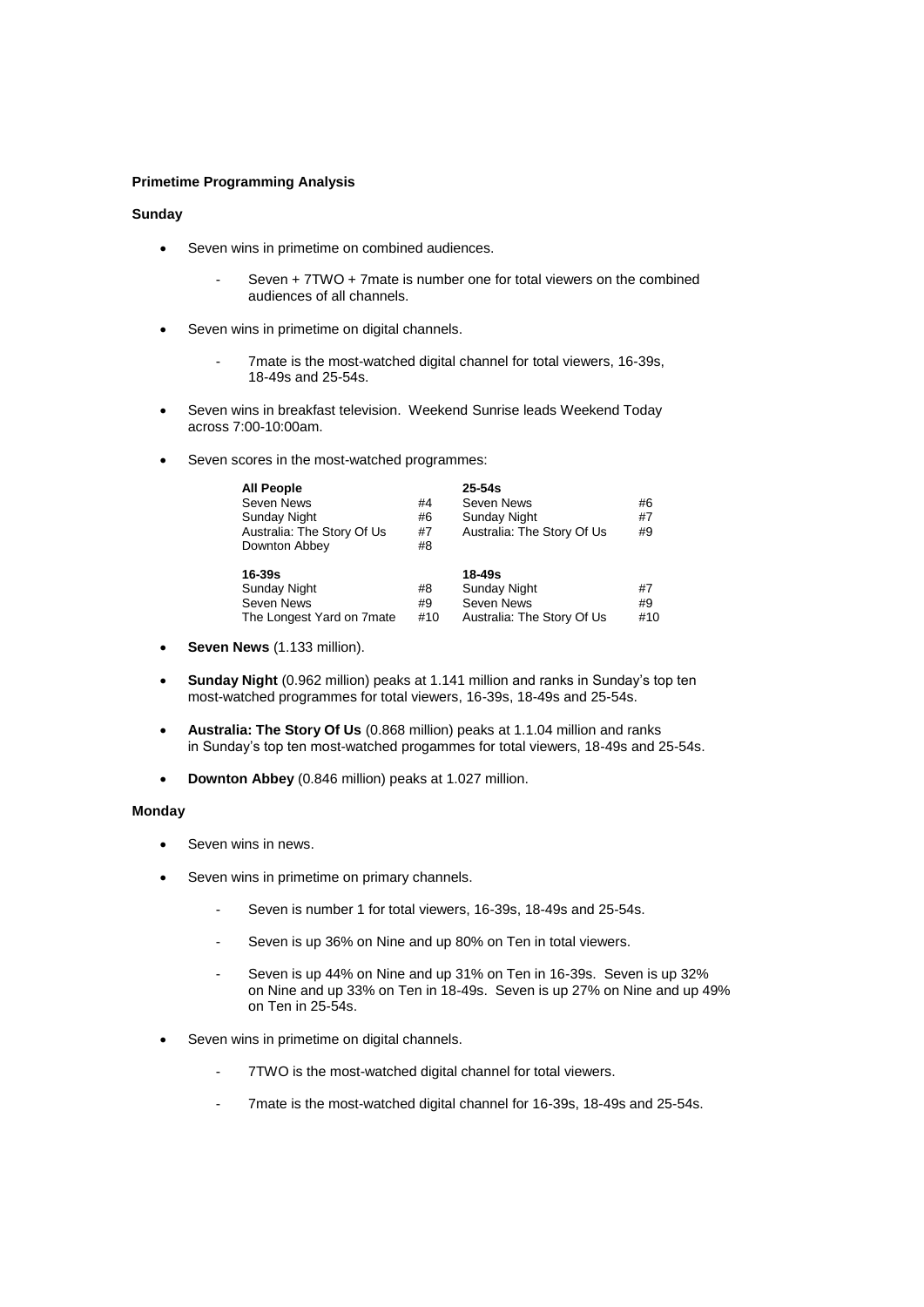- Seven wins in primetime in all key audience demographics on combined audiences.
	- Seven + 7TWO + 7mate is number one for total viewers, 16-39s, 18-49s and 25-54s on the combined audiences of all channels.
	- Seven (Seven + 7TWO + 7mate) is up 36% on Nine (Nine + Go + Gem) and up 76% on Ten (Ten + One + Eleven) in total viewers.
	- Seven is up 34% on Nine and up 18% on Ten in 16-39s. Seven is up 29% on Nine and up 22% on Ten in 18-39s. Seven is up 25% on Nine and up 36% on Ten in 25-54s.
- Million Dollar Minute wins at 5:30pm.
- Seven wins in breakfast television. Sunrise is up 12% on Today.
- Seven wins in morning television. The Morning Show is up 22% on Mornings.
- Seven scores in the most-watched programmes:

| <b>All People</b><br>My Kitchen Rules<br>Seven News<br>Seven News - Today Tonight<br>Home and Away | #1<br>#2<br>#3<br>#6 | $25 - 54s$<br>My Kitchen Rules<br>Home and Away        | #1<br>#5       |
|----------------------------------------------------------------------------------------------------|----------------------|--------------------------------------------------------|----------------|
| 16-39s<br>My Kitchen Rules<br>Home and Away<br>Revenge                                             | #1<br>#5<br>#7       | 18-49s<br>My Kitchen Rules<br>Home and Away<br>Revenge | #1<br>#4<br>#8 |

- **Million Dollar Minute** (0.617 million) wins at 5:30pm.
- **Seven News** (1.125 million). Seven News wins network.
- **Seven News – Today Tonight** (1.096 million). Seven News Today Tonight wins network.
- **Home and Away** (0.953 million) wins in total viewers, 16-39s, 18-49s and 25-54s.
- **My Kitchen Rules** (1.713 million) peaks at 2.041 million and is Monday's number one most-watched programme for total viewers, 16-39s, 18-49s and 25-54s – 34 share in total viewers, 40 share in 16-39s, 37 share in 18-49s and 37 share in 25-54s.
- **Revenge** (0.682 million) ranks in Monday's top ten most-watched programmes for 16-39s and 18-49s.

# **Tuesday**

- Seven wins in news.
- Seven wins in primetime on primary channels.
	- Seven is number 1 for total viewers, 16-39s, 18-49s and 25-54s.
	- Seven is up 26% on Nine and up 82% on Ten in total viewers.
	- Seven is up 42% on Nine and up 144% on Ten in 16-39s. Seven is up 20% on Nine and up 95% on Ten in 18-49s. Seven is up 11% on Nine and up 87% on Ten in 25-54s.
- Million Dollar Minute wins at 5:30pm.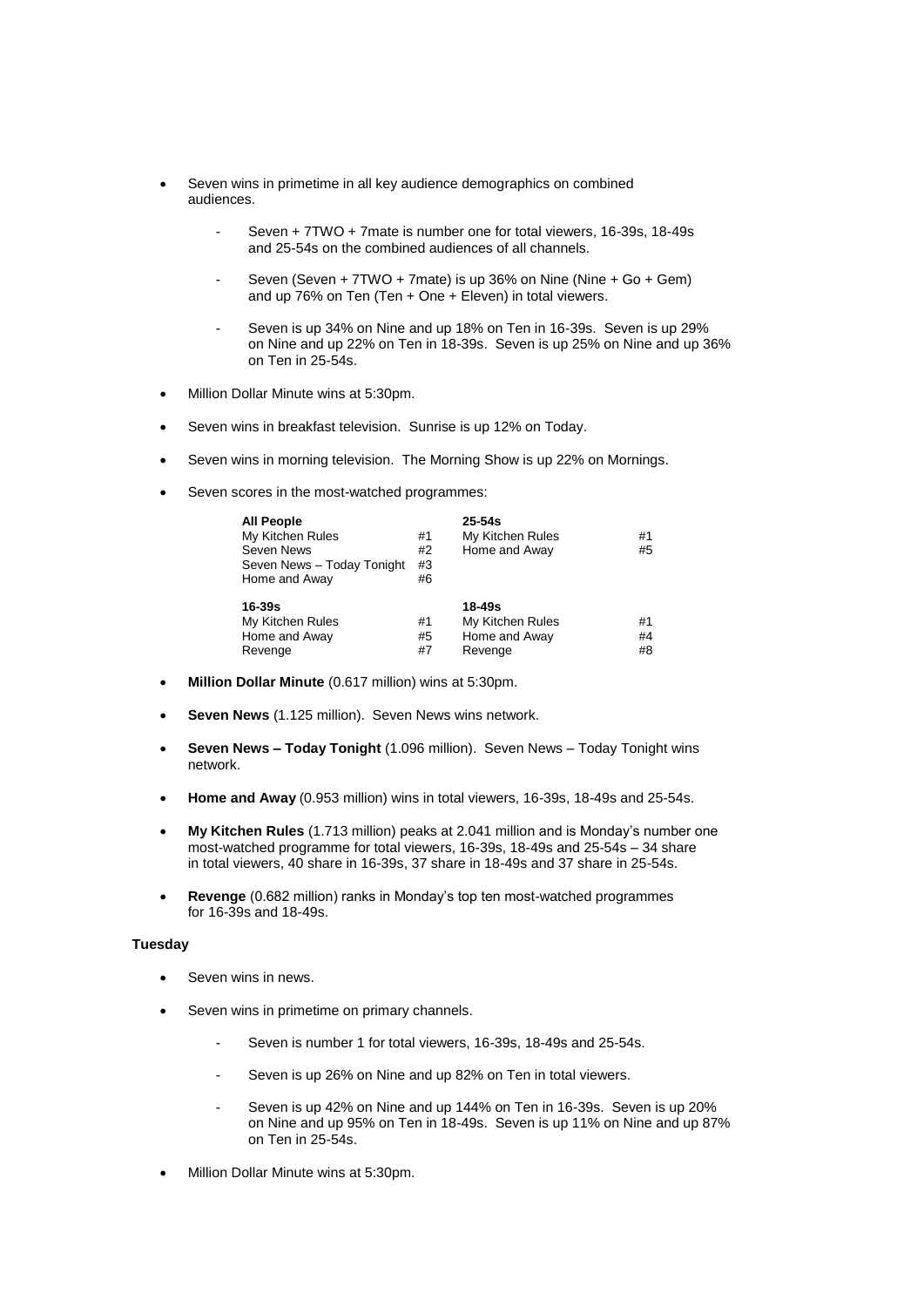- Seven wins in breakfast television. Sunrise is up 21% on Today.
- Seven wins in morning television. The Morning Show is up 8% on Mornings.
- Seven scores in the most-watched programmes:

| All People<br>My Kitchen Rules<br>Seven News<br>Seven News - Today Tonight<br>Home and Away                                | #1<br>#2<br>#4<br>#6        | $25 - 54s$<br>My Kitchen Rules<br>Home and Away<br>Seven News - Today Tonight<br>Seven News              | #1<br>#5<br>#8<br>#10 |
|----------------------------------------------------------------------------------------------------------------------------|-----------------------------|----------------------------------------------------------------------------------------------------------|-----------------------|
| $16 - 39s$<br>My Kitchen Rules<br>Home and Away<br>How to Get Away With Murder<br>Seven News - Today Tonight<br>Seven News | #1<br>#4<br>#6<br>#8<br>#10 | 18-49s<br>My Kitchen Rules<br>Home and Away<br>How to Get Away With Murder<br>Seven News - Today Tonight | #1<br>#5<br>#7<br>#10 |

- **Million Dollar Minute** (0.632 million) wins at 5:30pm.
- **Seven News** (1.056 million). Seven News wins network.
- **Seven News – Today Tonight** (0.976 million). Seven News Today Tonight wins network.
- **Home and Away** (0.880 million) wins in total viewers, 16-39s, 18-49s and 25-54s.
- **My Kitchen Rules** (1.535 million) peaks at 1.813 million and is Tuesday's number one most-watched programme for total viewers, 16-39s, 18-49s and 25-54s – 31 share in total viewers, 38 share in 16-39s, 35 share in 18-49s and 34 share in 25-54s.
- **How To Get Away With Murder** (0.536 million) ranks in Tuesday's top ten mostwatched programmes for 16-39s and 18-49s.

### **Wednesday**

- Seven wins in news.
- Seven wins in primetime on primary channels.
	- Seven is up 50% on Nine and up 185% on Ten in total viewers.
	- Seven is up 73% on Nine and up 201% on Ten in 16-39s. Seven is up 66% on Nine and up 197% on Ten in 18-49s. Seven is up 55% on Nine and up 197% on Ten in 25-54s.
- Seven wins in primetime on digital channels.
	- 7TWO is the most-watched digital channel for total viewers.
	- 7mate is the most-watched digital channel for 16-39s, 18-49s and 25-54s.
- Seven wins in primetime on combined audiences of all channels.
	- Seven + 7TWO + 7mate is number one for total viewers, 16-39s, 18-49s and 25-54s.
	- Seven (Seven + 7TWO + 7mate) is up 46% on Nine (Nine + Go + Gem) and up 158% on Ten (Ten + One + Eleven) in total viewers.
	- Seven is up 41% on Nine and up 114% on Ten in 16-39s. Seven is up 40% on Nine and up 120% on Ten in 18-49s. Seven is up 37% on Nine and up 131% on Ten in 25-54s.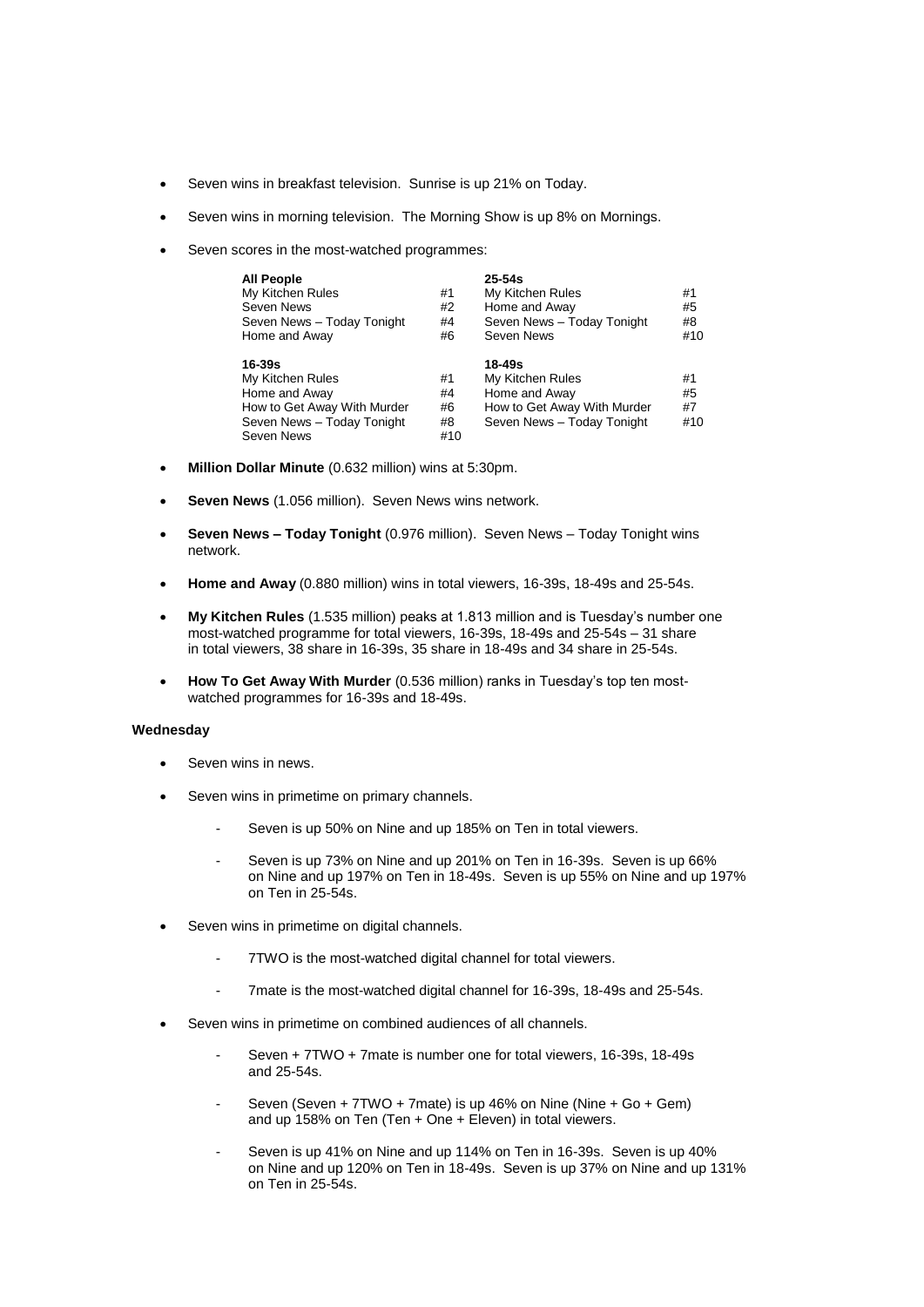- Million Dollar Minute wins at 5:30pm.
- Seven wins in breakfast television. Sunrise is up 20% on Today.
- Seven wins in morning television. The Morning Show is up 37% on Mornings.
- Seven scores in the most-watched programmes:

| <b>All People</b>          |     | $25 - 54s$                 |    |
|----------------------------|-----|----------------------------|----|
| My Kitchen Rules           | #1  | My Kitchen Rules           | #1 |
| Seven News                 | #2  | Home and Away              | #3 |
| Seven News - Today Tonight | #3  | Seven News                 | #4 |
| Home and Away              | #7  | Seven News - Today Tonight | #6 |
|                            |     | <b>Fast and Furious 6</b>  | #7 |
| $16 - 39s$                 |     | 18-49s                     |    |
| My Kitchen Rules           | #1  | My Kitchen Rules           | #1 |
| Home and Away              | #3  | Home and Away              | #3 |
| <b>Fast and Furious 6</b>  | #4  | <b>Fast and Furious 6</b>  | #4 |
| Seven News                 | #10 | Seven News                 | #5 |
|                            |     | Seven News - Today Tonight | #7 |

- **Million Dollar Minute** (0.696 million) wins at 5:30pm.
- **Seven News** (1.110 million). Seven News wins network.
- **Seven News – Today Tonight** (1.003 million). Seven News Today Tonight wins network.
- **Home and Away** (0.842 million) wins in total viewers, 16-39s, 18-49s and 25-54s.
- **My Kitchen Rules** (1.523 million) peaks at 1.838 million and is Wednesday's number one most-watched programme for total viewers, 16-39s, 18-49s and 25-54s – 34 share in total viewers, 39 share in 16-39s, 39 share in 18-49s and 38 share in 25-54s.
- **Wednesday Night At The Movies: Fast and Furious 6** (0.520 million) wins in total viewers, 16-39s, 18-49s and 25-54s – 32 share in 16-39s, 30 share in 18-49s and 27 share in 25-54s.

## **Thursday**

- Seven wins in breakfast television. Sunrise is up 46% on Today.
- Seven wins in morning television. The Morning Show is up 75% on Mornings.
- Seven wins in primetime on digital channels.
	- 7TWO is the most-watched digital channel for total viewers.
- Seven scores in the most-watched programmes:

| <b>All People</b>                          |     | $25-54s$                   |    |
|--------------------------------------------|-----|----------------------------|----|
| Seven News                                 | #3  | Home and Away              | #5 |
| Seven News - Today Tonight                 | #5  | Seven News                 | #7 |
| Home and Away                              | #9  | Pretty Woman               | #8 |
| <b>Million Dollar Minute</b>               | #10 | Seven News - Today Tonight | #9 |
|                                            |     |                            |    |
| 16-39s<br>Home and Away                    | #5  | 18-49s<br>Seven News       | #5 |
| Seven News                                 | #7  | Home and Away              | #6 |
| Pretty Woman<br>Seven News - Today Tonight | #8  | Seven News - Today Tonight | #7 |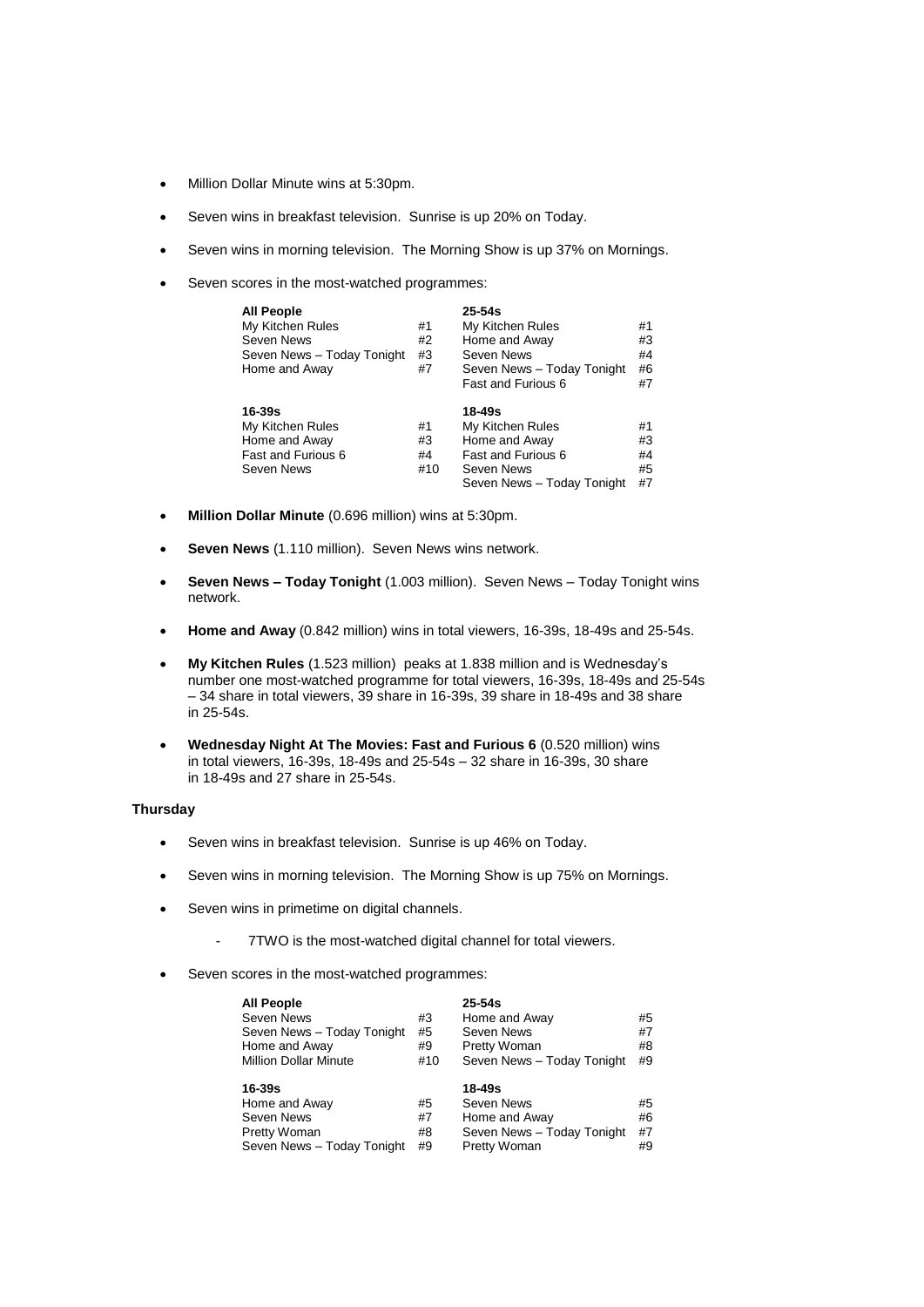#### **Friday**

- Seven wins in news.
- Million Dollar Minute wins at 5:30pm.
- Seven wins in breakfast television. Sunrise is up 32% on Today.
- Seven wins in morning television. The Morning Show is up 26% on Mornings.
- Seven scores in the most-watched programmes:

| <b>All People</b>               |    | $25 - 54s$                      |    |
|---------------------------------|----|---------------------------------|----|
| Seven News                      | #1 | Seven News                      | #2 |
| Seven News - Today Tonight      | #3 | <b>Better Homes and Gardens</b> | #3 |
| <b>Better Homes and Gardens</b> | #5 | Notting Hill                    | #6 |
| <b>Million Dollar Minute</b>    | #8 | Seven News - Today Tonight      | #7 |
| 16-39s                          |    | 18-49s                          |    |
| <b>Better Homes and Gardens</b> | #2 | Better Homes and Gardens        | #2 |
| Notting Hill                    | #4 | Notting Hill                    | #3 |
| Seven News                      | #7 | Seven News                      | #7 |
|                                 |    | Seven News - Today Tonight      | #9 |

- **Million Dollar Minute** (0.670 million) wins at 5:30pm.
- **Seven News** (0.968 million). Seven News wins network.
- **Seven News – Today Tonight** (0.842 million). Seven News Today Tonight wins network.
- **Better Homes and Gardens** (0.789 million) is one of Friday's top two most-watched programmes for 16-39s and 18-49s, and one of the top three most-watched programmes for 25-54s.
- **Friday Night At The Movies: Notting Hill** (0.525 million) ranks in Friday's top ten most-watched programmes for 16-39s, 18-49s and 25-54s.

### **Saturday**

- Seven wins in primetime in key audience demographics on primary channels.
	- Seven is number 1 16-39s and 18-49s.
	- Seven is up 11% on Nine and up 4% on Ten in 16-39s. Seven is up 2% on Nine and up 4% on Ten in 18-49s. Seven is up 6% on Ten in 25-54s.
- Seven wins in primetime on digital channels.
	- 7mate is the most-watched digital channel for 16-39s, 18-49s and 25-54s.
- Seven wins in primetime in key audiences on combined audiences of all channels.
	- Seven + 7TWO + 7mate is number one for 16-39s and 18-49s.
	- Seven (Seven + 7TWO + 7mate) is up 12% on Nine (Nine + Go + Gem) and up 21% on Ten (Ten + One + Eleven) in 16-39s. Seven leads Nine and is up 13% on Ten in 18-49s. Seven is up 17% on Ten in 25-54s.
- Seven wins in breakfast television. Weekend Sunrise is up 20% on Weekend Today across 7:00-10:00am.